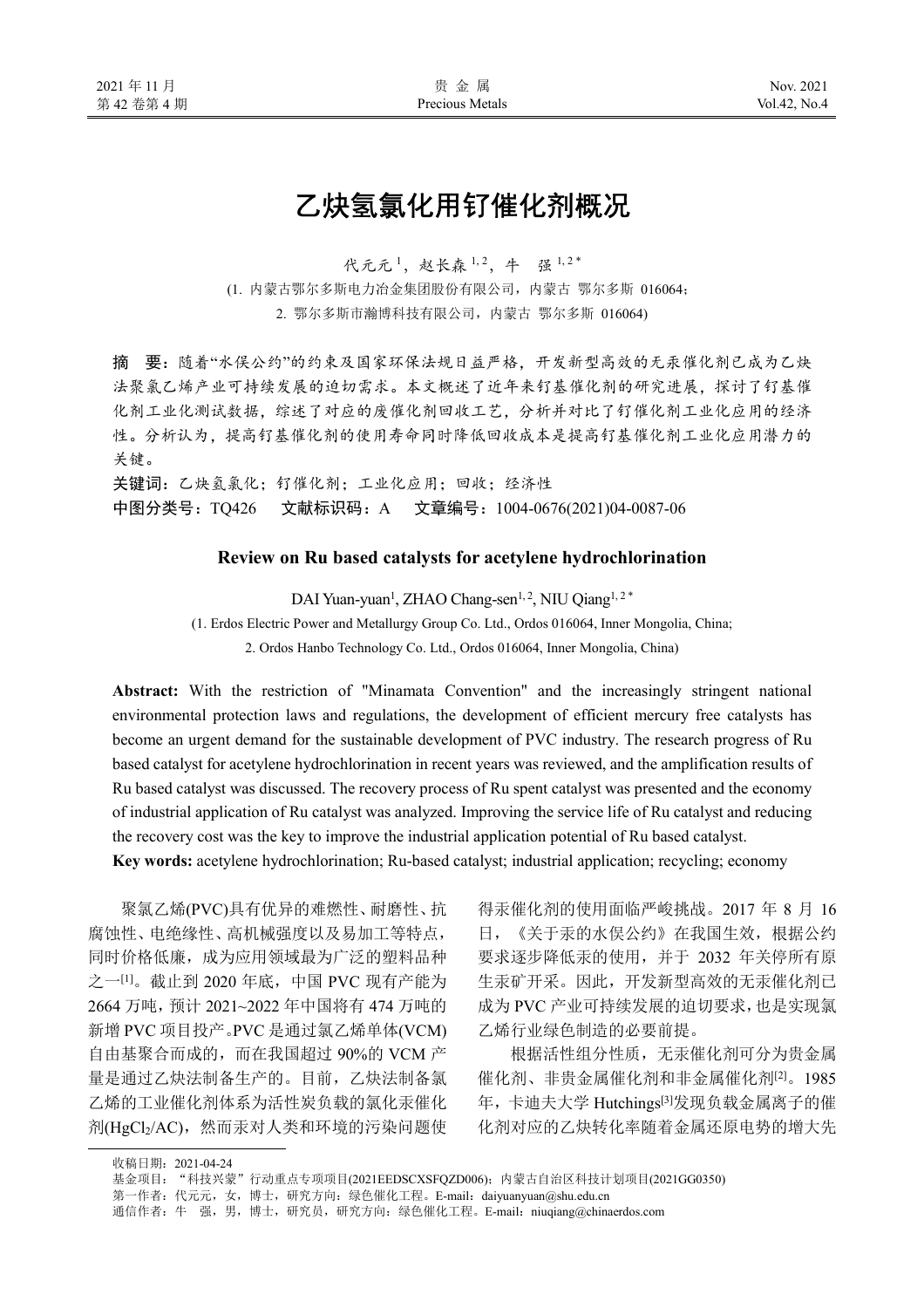减小后增加。根据该结果,贵金属催化剂乙炔氢氯 化反应活性一般高于非贵金属催化剂,在贵金属催 化剂体系中金催化剂活性最高,也得到较多的关注 和研究。Ye 等[4]制备了高活性和高稳定性的 Au/CeO2&AC 催化剂,该催化剂在 180℃和 60 h-1条 件下运行 3000 h 内未出现显著的失活现象。Zhao 等 人[5]制备了离子液体改性的 Au-N(CN)2/AC 催化剂, 该催化剂利用配位离子液体中阴离子和阳离子金之 间的强配位作用提高了催化剂活性和稳定性,使得 催化剂在 1000 h-1 条件下 VCM 的产率达到 55 kg<sub>VCM</sub>·kg<sub>Au</sub>·min<sup>-1</sup>, 且在 100 h 内无显著失活。 Johnston 等<sup>[6]</sup>考察了不同配体对金基催化剂性能影 响,发现含硫配体能够提高金基催化剂的活性和稳 定性。基于该结果,庄信万丰公司与其合作研发含 硫配体金基催化剂,目前该催化剂已完成工业实验, 并取得较好实验结果。新疆天业、清华大学、南开 大学和天津大学等科研单位也相继开展金基催化剂 小试、中试(单管和多管)及工业化侧线,取得大量测 试数据,进一步探索了金基催化剂的工业应用。然 而金价格高昂,催化剂再生及回收成本高等问题限 制了金催化剂工业化应用,因此开发其他低廉的催 化剂尤为重要。

在一系列贵金属催化剂中,钌催化剂活性及稳 定性较好,且价格仅为金价格的五分之一,近年来 得到越来越多的关注。2012年, Zhu 等[7]通过 DFT 对比了 HgCl2、AuCl3 和 RuCl3 乙炔氢氯化反应的反 应能垒,结果发现钌催化剂对应的反应能垒最低(为 9.1 kcal/mol), 说明钌催化剂体系可能最适用于乙炔 氢氯化反应。本文结合国内外研究成果,综述了钌 催化剂乙炔氢氯化的研究进展及工业侧线测试结 果,讨论了钌的回收工艺,分析钌基催化剂应用的 经济性,并对钌催化剂的开发及工业化应用进行总 结和展望。

# **1** 乙炔氢氯化钌催化剂研发进展

钌具有较多价态,因此在乙炔氢氯化的活性中 心依旧存在争论。Pu 等[8]通过空气焙烧处理得到一 系列具有不同 RuO<sub>2</sub> 含量的钌催化剂,催化性能结 果显示 RuO<sup>2</sup> 是提高钌催化剂催化性能的关键。Li 等[9]采用不同溶剂改变钌在碳纳米管的负载位置以 调节钌的物相,表征及性能测试结果得知,钌负载 在纳米管内对应的物相主要为 RuO2, 且活性较高, 而管壁外的钌对应的物相主要为 Ru<sup>0</sup> 和 RuCl3, 活 性较低, 说明 RuO<sub>2</sub> 是活性相。Wang 等<sup>[10]</sup>以离子液 体为结构导向剂合成  $Ru^0$ 、 $RuO_2$ 和 $RuCl_3$ 三种纳米 结构催化剂,考察不同价态的钌催化剂的催化性能。 研究发现  $Ru^0$  活性最低, 无法活化 HCl 和  $C_2H_2$ , RuO<sup>2</sup> 活性略高,但更倾向于吸附 HCl,而与 N 配位 的 RuCl<sub>2</sub>N 活性最高,且能够共同活化 HCl 和 C<sub>2</sub>H<sub>2</sub>, 因此认为 RuCl2N 才是更有效的活性相。

钌催化剂尽管价格较低廉,但活性及稳定性还 未达到工业化应用的需求,因此需要对钌催化剂进 行一定改性以提高催化活性和稳定性。常用改性方 法包括载体改性、添加金属助剂、添加配体和添加 离子液体等改性手段。Xu 等[11]采用硝酸、氨水和吡 啶对活性炭载体进行氮改性并制备钌基催化剂,结 果显示氮改性后催化剂的活性和稳定性均得到显著 提高, 其中 Ru/AC-NHN 催化剂在 180℃和 360 h<sup>-1</sup> 条件下反应 48 h 后乙炔转化率从 93.2%仅降低至 91.8%。Wang 等[12]采用配体(硫脲、菲咯啉和 L-乳 酸)对钌催化剂进行配体改性,配体的配位原子通过 取代 RuCl3 中的 Cl-与钌离子配位调控钌离子的电 子结构,从而促进 HCl 吸附并活化 HCl, 提高催化 剂的活性和稳定性。其中采用硫脲为配体时,在 170℃和 400 h-1 条件下反应 25 h 后乙炔转化率为 85.1%,且催化剂无显著失活。Shang 等[13]选用四苯 基溴化磷为离子液体制备了 Ru-TPPB/AC 催化剂, 其中 Ru(1%)-TPPB(15%)/AC (1%和 15%为质量分 数,以下命名类似)催化剂在 170℃和 400 h-1 条件下 反应 48 h 后乙炔转化率为 99.7%。作者研究发现添 加离子液体能够促进钌的分散度,同时促进 HCl 的 吸附和活化, 提高 VCM 的生成率。Han 等[14]选取 五种季胺类离子液体包括六氟磷酸四丁基铵 (TBAH)、四丁基铵四氟硼酸盐(TBAT)、苄基三乙基 氯化铵(TEBAC)、四甲基六氟磷酸铵(TMAH)和四 甲基溴化铵(TMAB)并通过浸渍法制备了 Ru-QAILs/AC 催化剂,催化性能如图 1 和图 2 所示。

由图 1 和图 2 可见,各催化剂的乙炔转化顺序  $\frac{1}{2}$ : Ru15TBAH/AC(99.0%) > Ru15TEBAC/AC (98.7%)>Ru15TMAH/AC(98.4%)>Ru15TBAT/AC (97.4%)>Ru15TMAB/AC(97.4%)>Ru/AC (42.0%), 采用 TBAH 离子液体催化活性最高。通过表征及 DFT 模拟得知,TBAH 离子液体的加入能够提高钌 物种的分散度,抑制积碳生成,同时 TBAH 与钌之 间的结合一方面提高活性物种 Ru4+含量,另一方面 稳固活性相。另外对 0.1Ru15TBAH/AC 催化剂进行 稳定性分析得知该催化剂具有较高稳定性,在反应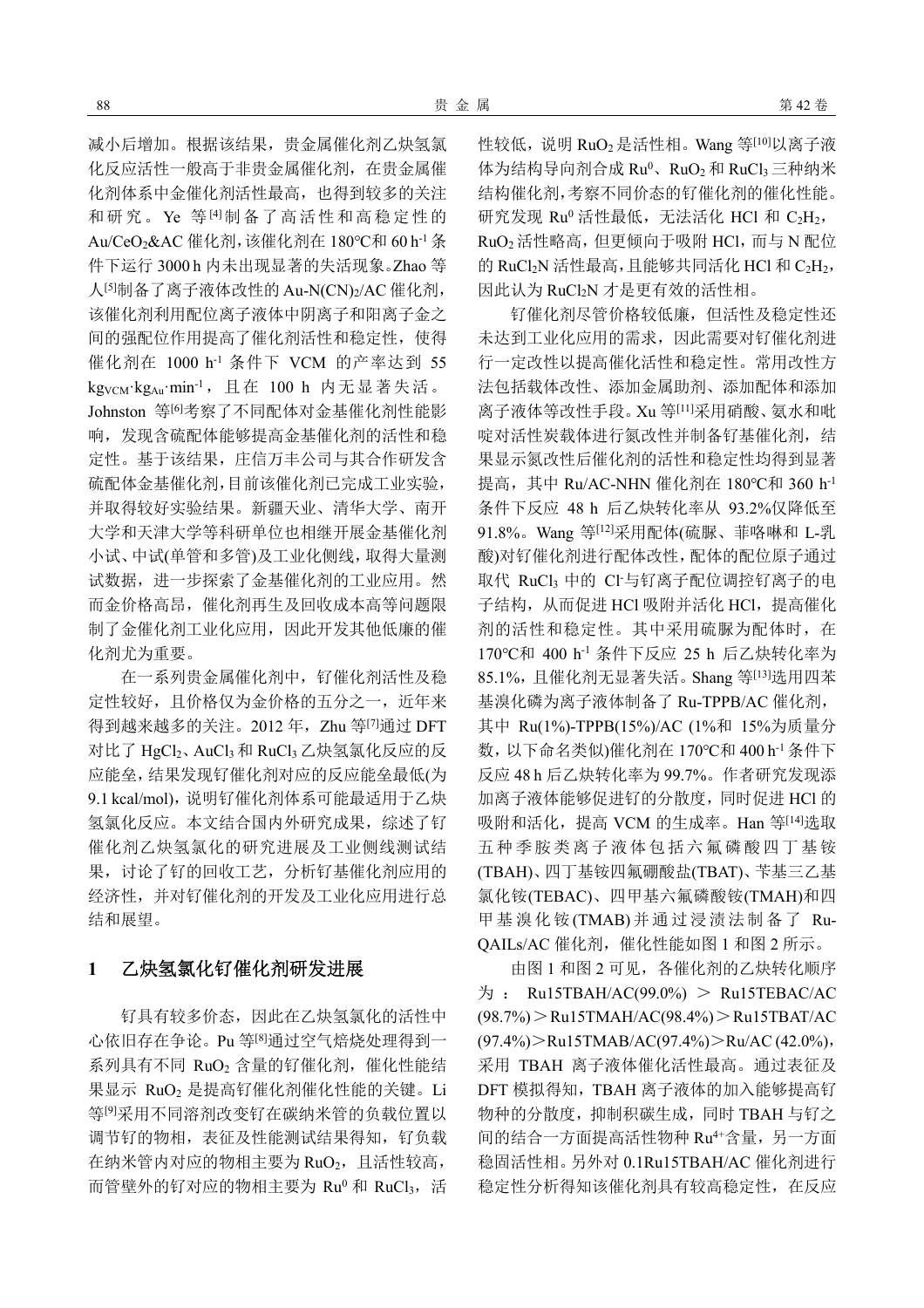

乙炔转化率**(170℃, 360 h-1) [14]** 

Fig.1 C2H2 conversion over Ru based catalysts modified by different ILs (170℃, 360 h-1)



200 h 后从 99.5%缓慢降低至 95.3%。更多的改性手 段对钌基催化剂性能影响的结果列于表 1。从表 1 可以看出,近年来采用更多的改性手段是添加离子 液体。离子液体是一种由有机阳离子和无机/有机阴 离子组成的熔盐,具有溶解性高、稳定性强、结构 可设计、绿色无污染等特点,被广泛用于催化、电 化学及生物转化等领域[15]。从目前的改性结果可得 知,添加离子液体能够显著提高催化剂的活性和稳 定性,这或许是钌催化剂工业化应用的关键。

# **2** 工业化测试

钌催化剂乙炔氢氯化的研究较多集中在实验室

#### 表 **1** 不同改性手段对钌基催化剂的催化性能影响

Tab.1 The effect of medication methods on the catalytic performance of Ru based catalysts

| 催化剂                         | 温度                    | 空速        | 运行时间 转化率 |      | 参考文                |
|-----------------------------|-----------------------|-----------|----------|------|--------------------|
|                             | $\rm ^{\prime\circ}C$ | $/h^{-1}$ | /h       | /9/0 | 献                  |
| $Ru(1\%)$ -Co/SAC           | 170                   | 180       | 48       | 95.0 | [16]               |
| $Ru(0.1\%)$ -Co-<br>Cu/SAC  | 170                   | 180       | 48       | 99.0 | $[17]$             |
| $Ru(1\%)$ -K/SAC            | 170                   | 180       | 48       | 86.5 | [18]               |
| $Ru(1\%)$ -Thi/SAC          | 170                   | 400       | 25       | 85.1 | $\lceil 12 \rceil$ |
| Ru(1%)-L <sub>8</sub> /AC   | 180                   | 180       | 24       | 99.0 | [19]               |
| Ru(1%)-DMPU/SAC             | 170                   | 180       | 200      | 81.3 | [20]               |
| $Ru(1\%)$ - $\varphi$ -P/AC | 180                   | 180       | 48       | 87.0 | $\lceil 21 \rceil$ |
| $Ru(1\%)$ -<br>[BMIM]BF4/AC | 170                   | 180       | 24       | 98.9 | [22]               |
| $Ru(1\%)-IPr/AC$            | 180                   | 180       | 48       | 97.6 | [23]               |
| $Ru(1\%)$ -ChCl/AC          | 170                   | 900       | 25       | 85.7 | [24]               |
| $Ru(1\%) - 5IL5/AC$         | 180                   | 180       | 200      | 99.5 | [25]               |

开发阶段,其工业化应用和侧线数据较少。新疆天 业王小艳等<sup>[26]</sup>采用 RuCl3 为钌催化剂的主要活性组 分(钌质量分数为 0.1%~0.3%),通过添加配体对钌 催化剂进行改性并进行单管测试。钌基催化剂装填 6L, 反应管最上层装填 1 L 活性炭, 然后氮气干燥 24 h, HCl 活化 12 h, 最后通入混合气进行反应, 单管测试数据结果如图 3 和图 4 所示。

从图 3 可见, 所得催化剂活性较高, 前期稳定 性较好,但在 2700 h 后开始失活,失活原因主要是: 高活性导致催化剂局部过热多次飞温从而使得活性 组分流失、团聚、活性位点减少,另外长时间的底 空速运行导致催化剂表面积碳等。从图 4 可以看出, 该钌催化剂在低温条件下活性低于工业低汞催化 剂,而高温下活性高于低汞催化剂近 20%,说明钌 催化剂低温活性差,起活温度高,然而高活性导致 反应剧烈放热量大加剧催化剂失活。从以上结果可 以看出钌催化剂目前工业侧线应用问题较多,温度 控制较困难,需要进一步的探索和实验测试。

# **3** 钌的回收和经济性分析

## **3.1** 回收方法

从废催化剂中回收钌的方法主要有:熔融氧化 蒸馏法、熔融还原沉淀法、直接氧化法和活泼金属 置换法[27]。其中工业上通常采用熔融氧化蒸馏法,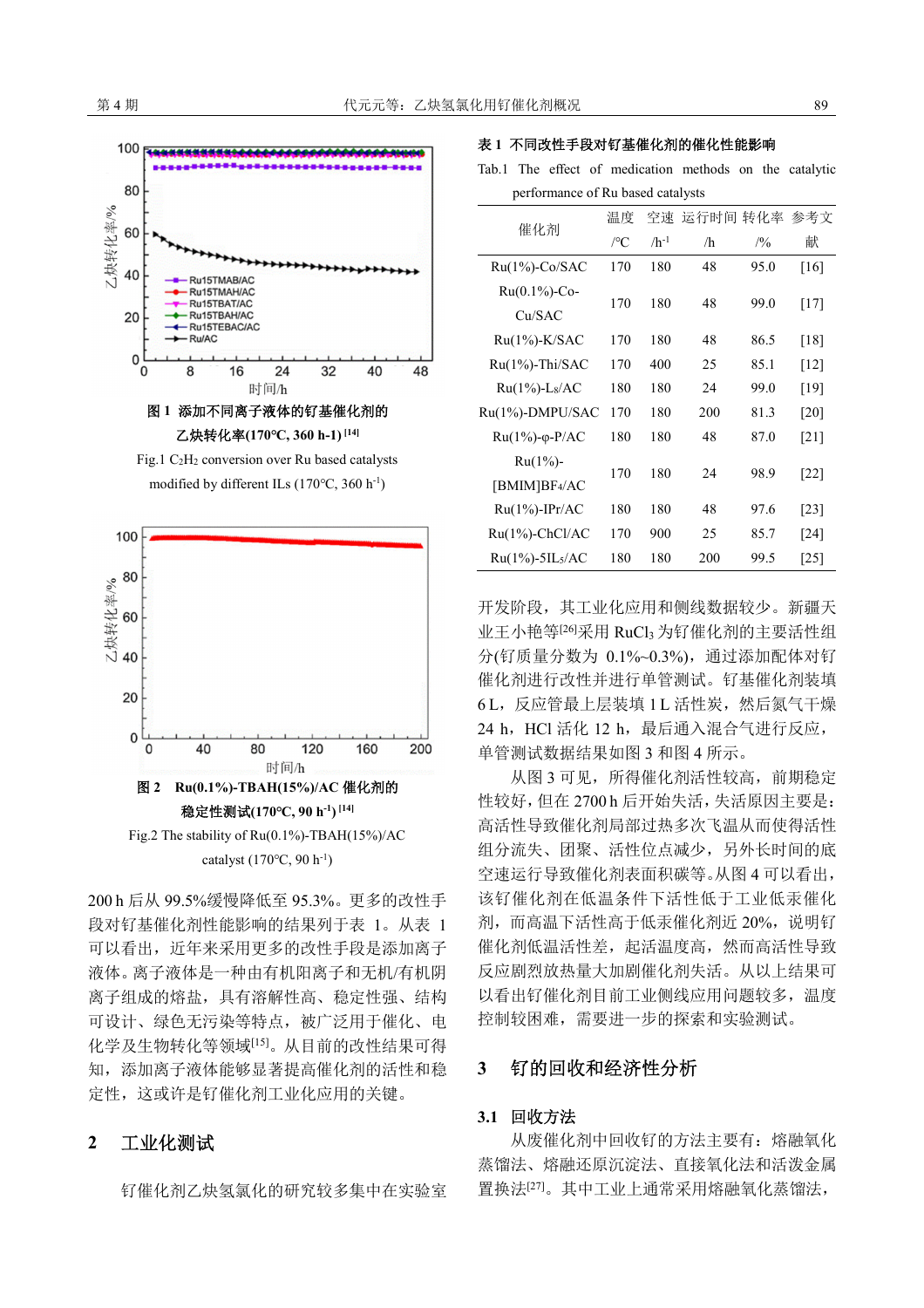

出口乙炔含量**[26]** 

Fig.3 Acetylene content under different space velocities of Ru catalyst for acetylene hydrochlorination





其流程如图 5 所示。废钌催化剂首先进行预处理, 包括洗涤干燥和球磨等处理,目的是去除催化剂中 的杂质及将催化剂细粉化。预处理之后的催化剂进 行高温焙烧(800℃),去除催化剂少量积碳和碳载 体。然后加入碱进行高温熔融反应,将钌或氧化钌 转变为可溶性的钌酸盐,而当载体为 α-Al<sub>2</sub>O<sub>3</sub> 时, 载体也可发生反应生成可溶性偏铝酸盐[27]。之后进 行冷水浸出、过滤,固体采用沸水浸出使钌以钌酸 盐形式进入溶液。得到的溶液加入氧化剂并升温氧 化, 通过减压蒸馏得到 RuO<sub>4</sub> 气体, 用 37%HCl 溶 液吸收,吸收液缓慢浓缩为 RuCl<sub>3</sub>·nH<sub>2</sub>O 产品。

碱熔过程是熔融氧化蒸馏法的关键步骤,碱熔 剂常采用 KOH/KNO<sub>3</sub> 和 NaOH/NaNO<sub>3</sub>, 其中采用



图 **5** 熔融氧化蒸馏法回收钌工艺流程**[27]** 

Fig.5 The process of Ru recovery by melt oxidation distillation

KOH/KNO<sup>3</sup> 作碱熔剂时钌回收率更高,其发生的反 应如下:

 $Ru+6KNO<sub>3</sub>+2KOH=K<sub>2</sub>RuO<sub>4</sub>+3K<sub>2</sub>O+H<sub>2</sub>O (1)$ 

氧化蒸馏过程同样是熔融氧化蒸馏法的关键步 骤,采用的氧化剂有 NaClO+H<sub>2</sub>SO<sub>4</sub>、MnO<sub>2</sub>+HCl 和 KMnO<sub>4</sub>+NaBiO<sub>3</sub> 等, 其中较广泛采用的氧化剂为 NaClO+H<sub>2</sub>SO<sub>4</sub>, 其反应如下:

 $K_2RuO_4+NaClO+H_2SO_4=$ 

 $NaCl+K_2SO_4+H_2O+RuO_4\uparrow$  (2)

吸收过程的反应如下:

 $2RuO_4+16HC=2RuCl_3+8H_2O+5Cl_2$  (3)

熔融氧化蒸馏法工艺步骤较长,工艺过程中的 熔融方式、熔融温度、升温程序、溶剂种类以及氧 化剂种类等因素的改变均会对钌回收率产生影响, 经过研究人员多年的探索,明确了各个工段的操作 参数使得该工艺成熟、钌产品的回收率和质量相对 稳定。该工艺钌的回收率一般可以达到 90%以上。 刘化章等[28]对 Ru/AC 催化剂首先采用盐酸浸泡去 除杂质,过滤后将含钌的废渣在 800℃焙烧 10 h, 得到的固体加入 KOH 和 KNO<sup>3</sup> 于 650℃熔融 1 h。 然后洗涤过滤后滤渣加入 NaClO,在 60℃下恒温氧 化 0.5 h, 再缓慢加入浓硫酸进行减压蒸馏, 采用盐 酸吸收,得到 RuCl3成品,该过程钌回收率 94.6%。

### **3.2** 经济性分析

钌属于贵金属,钌基催化剂的成本相对传统汞 催化剂也较高,评估催化剂的经济性是钌催化剂乙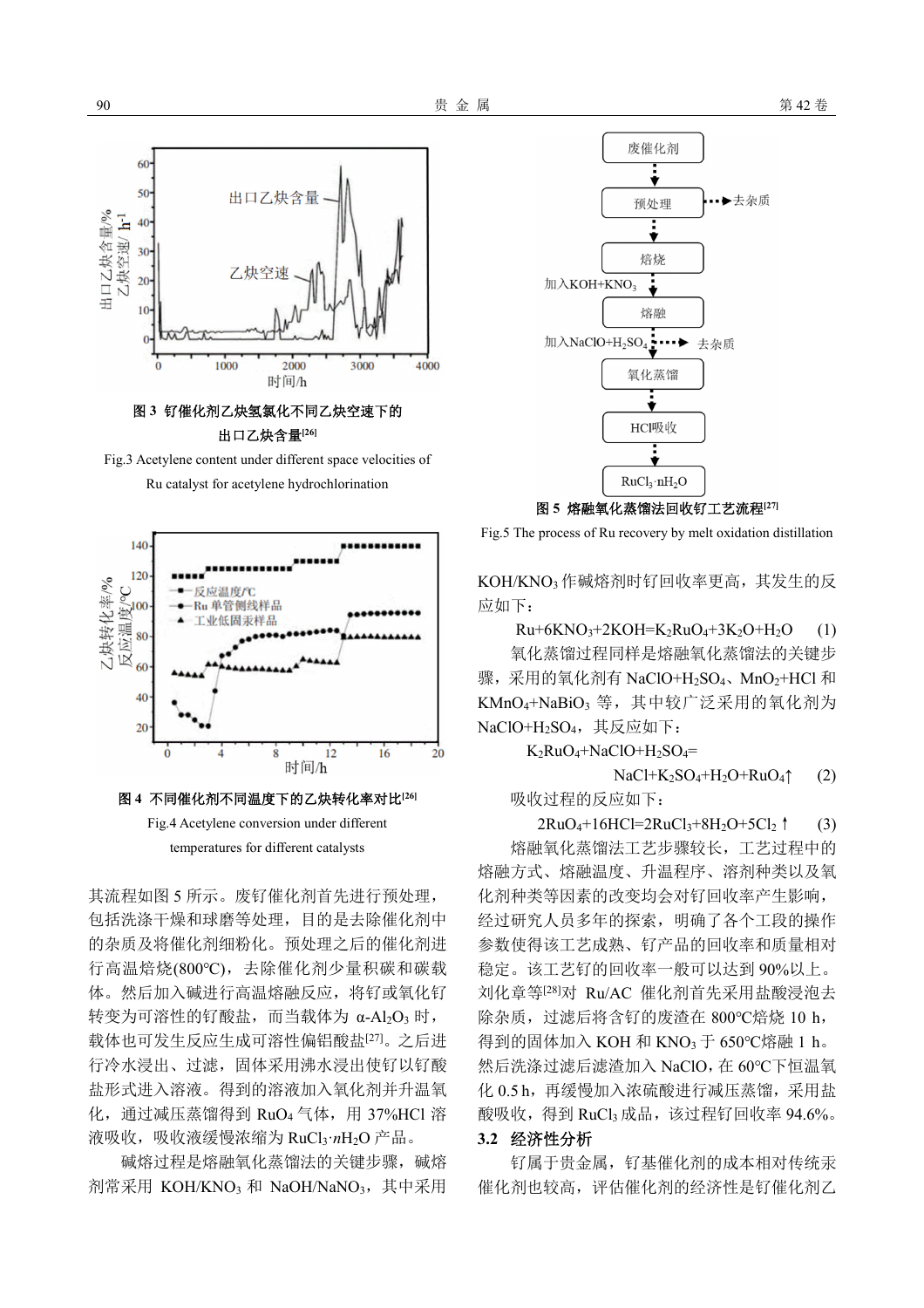炔氢氯化工业化应用的关键。假设某一氯碱厂要求 乙炔氢氯化 VCM 产率为 40 万吨/年,催化剂的平 均产能为 1.5 kg<sub>vcm</sub>·kg<sub>cat</sub>-1·h<sup>-1</sup>,寿命为 12 个月,则需 要催化剂为 310 t/年。同时假设钌催化剂负载量为 0.2%,配体/离子液体负载量为 5%,钌单价为 74.5 元/g (2021/1/4 价格), 配体价格 1 元/g(均价), 活性 炭为 40 元/kg(均价), 则催化剂单价为 23.9 万元/t, 生产 VCM 的成本为 185 元/t。若考虑催化剂回收, 催化剂使用一年内钌流失 5%, 回收率为 90%, 最 终钌可回收 1.71 kg/t, 对应价格约为 12.7 万元/t。 钌回收费用为 8 万元/t, 则钌催化剂的综合成本为 19.2 万元/t,生产 VCM 的成本为 148.8 元/t。

若相同条件采用金催化剂,其金负载量为 0.1%,配体/离子液体负载量为 5%,金单价为 375 元/g,配体价格  $1 \overline{\pi}/g$ (均价),活性炭为 40元/kg(均 价),则催化剂单价为 46.5 万元/t。同样考虑催化剂 流失及回收损失,最终金可回收为 32 万元/t。金回 收费用为 5 万元/t 催化剂, 则金催化剂的综合成本 为 19.5 万元/t, 生产 VCM 的成本为 151 元/t。对比 两者可以看出, 金催化剂一次性投入成本较高, 但 考虑回收及回收成本则两种催化剂生产 VCM 的成 本相差不大。若催化剂运行寿命延长则会大大降低 催化剂生产 VCM 成本,也就相应提高催化剂的使 用优势。

目前工业采用低汞催化剂,催化剂成本仅 5 万 元/t,生产 VCM 的成本仅约 50 元/t。可以看出贵金 属催化剂的普遍问题在于成本较高,即使采用催化 剂回收工艺,也无法大幅度降低成本,因此提高催 化剂使用寿命,降低回收成本是催化剂工业化面临 的主要问题。

# **4** 结语与展望

鉴于汞对人身和环境的危害,开发无汞催化剂 是保障电石法 PVC 可持续发展的必要前提。国内众 多科研机构及企业大力推进无汞催化剂的研发和工 业化侧线测试,取得可观结果。其中贵金属催化剂 由于较高活性和稳定性,被认为是最具工业化应用 前景的催化剂体系,尤其是金催化剂已被广泛进行 工业测试。然而较高成本及稳定性问题成为金催化 剂工业应用的主要问题,开发其他金属寻求更多可 替代催化剂尤为重要。

钌催化剂价格比金略低且活性可观,近年来得 到较多关注,然而钌本身的催化活性无法满足工业 化应用要求。通过改性以提高催化剂活性和稳定性

是钌催化剂研发的重要方向。改性手段包括载体改 性、添加金属助剂、添加配体及添加离子液体,其 中添加离子液体能够显著提高催化活性和稳定性, 提高了钌催化剂工业化应用的可能性。通过工业化 测试结果可知, 钌催化剂工业化具有一定优势, 然 而放大问题较多还需进一步研究。

钌资源稀缺,价格高昂,因此作为催化剂使用 必须考虑贵金属回收问题。目前钌炭催化剂主要采 用熔融氧化蒸馏法进行回收,该工艺成熟,但处理 步骤较多,回收成本略高。与 Au 基催化剂相比较 而言,钌催化剂一次性投入成本低,然而生产 VCM 的成本相差不大,因此提高钌基催化剂的使用寿命 同时降低回收成本是提高钌基催化剂工业化应用优 势的关键。

#### 参考文献:

- [1] 乔贤亮, 关庆鑫, 李伟. 乙炔氢氯化无汞催化剂研究进 展[J]. 中国科学: 化学, 2019, 49(11): 1385-1400. QIAO X L, GUAN Q X, LI W. Research progress on mercry-free catalysts for acetylene hydrochlorination [J]. Science China Chimica, 2019, 49(11): 1385-1400.
- [2] 代元元, 李杰, 王志文, 等. 乙炔氢氯化反应无汞贵金 属催化剂的研究进展[J]. 化工进展, 2021, 40(2): 813. DAI Y Y, LI J, WANG Z W, et al. Research progress of mercury-free noble metal catalysts for acetylene hydrochlorination [J]. Chemical Industry and Engineering Progress, 2021, 40(2): 813.
- [3] HUTCHINGS G J. Vapor phase hydrochlorination of acetylene correlation of catalytic activity of supported metal chloride catalysts[J]. Journal of Catalysis, 1985, 96(1): 292.
- [4] YE L, DUAN X P, WU S, et al. Self- regeneration of Au/CeO2 based catalysts with enhanced activity and ultrastability for acetylene hydrochlorination [J]. Nature Communications, 2019, 10(1): 914.
- [5] ZHAO J, WANG S S, WANG B L, et al. Acetylene hydrochlorination over supported ionic liquid phase (SILP) gold-based catalyst: Stabilization of cationic Au species via chemical activation of hydrogen chloride and corresponding mechanisms [J]. Chinese Journal of Catalysis, 2021, 42(2): 334-346.
- [6] JOHNSTON P, CARTHEY N, HUTCHINGS G J. Discovery, development, and commercialization of gold catalysts for acetylene hydrochlorination [J]. Journal of the American Chemical Society, 2015, 137(46): 14548-14557.